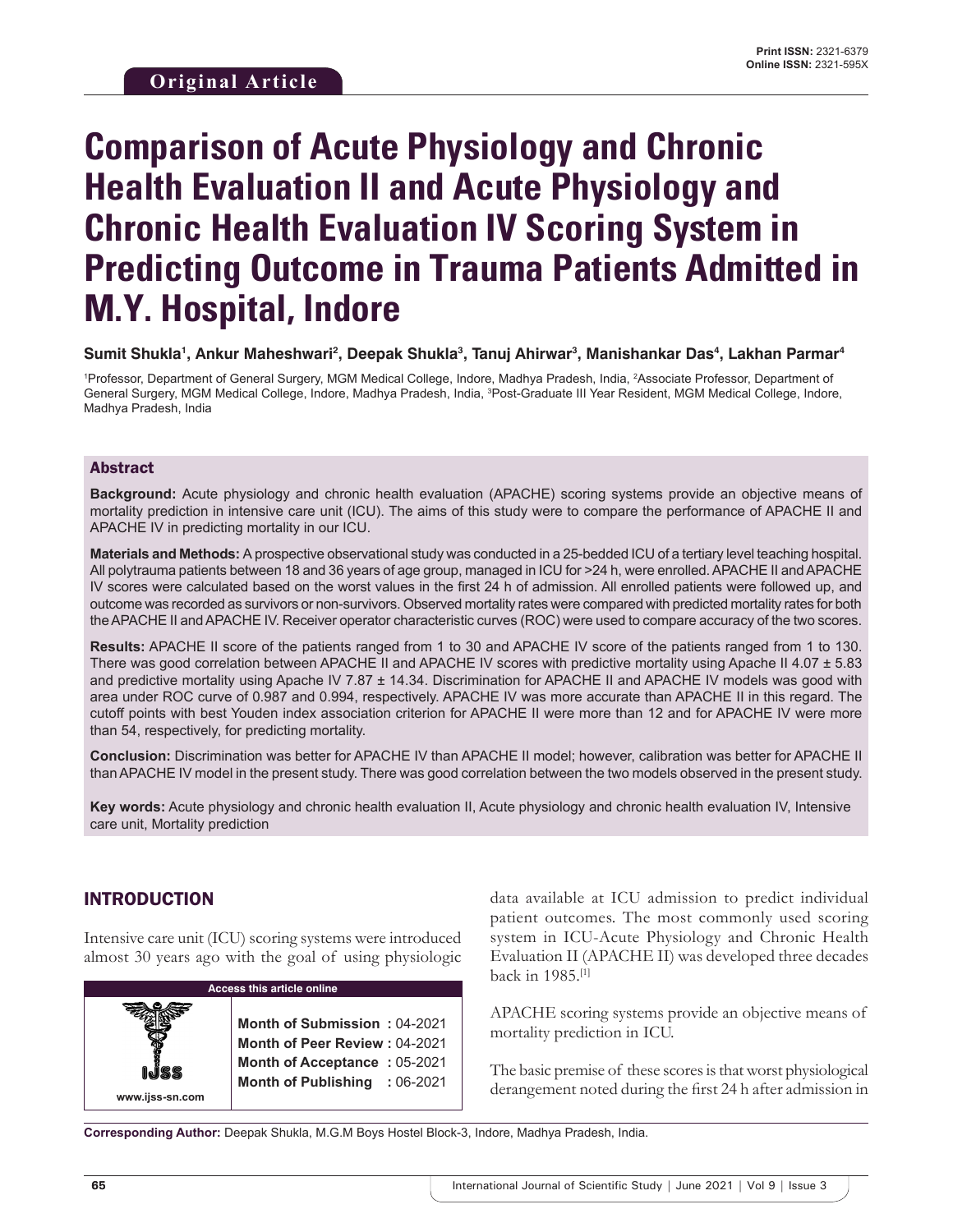an ICU determines the chance of hospital survival as these define organ insufficiency.

APACHE-I was proposed in the year 1981.<sup>[2]</sup> APACHE-I considered 34 routinely collected physiological measurements in the hospitals. Each of these measurements was assigned a weight according to the severity of derangement; higher the score more is the chance of death. However, this was found too complex as it included the large number of variables.[3]

APACHE II scoring system developed in 1985 as a modification of the original APACHE score, consists of reduced acute physiology score variables from 34 to 12 with age points and chronic health points.[1] The total physiological derangement score is the sum of the individual scores (0–4) for each variable, except the Glasgow Coma Scale (GCS) where the score is 15 minus the GCS  $(0-12)$ .<sup>[4]</sup> The most deranged value in the first 24 h of ICU admission is used as the scoring for each variable. The total physiological derangement score is added to a score of age (0–6) and a chronic health score for patients with severe organ insufficiency (2–5 depending on admission status). A total score of 71 points is assigned which is used to relate to mortality in the ICU setting.

APACHE-III scoring system developed between 1991 and 1998 in several different versions. The APACHE III scores vary between 0 and 299 points, including up to 252 points for the 18 physiological variables, up to 24 points for age, and up to 23 points for the chronic health status.<sup>[5]</sup>

APACHE IV scoring system was introduced in 2006 as an improved and updated model for predicting hospital mortality among critically ill patients and is the most recent version of the APACHE scoring system. This model included the new predictor variables such as mechanical ventilation, thrombolysis, Pao2/fio2 ratio, impact of sedation on GCS, pre-ICU hospital length of stay, location before ICU admission, and 116 disease-specific subgroups in addition to the modifications introduced in the APACHE III.[6]

There are very few studies comparing the APACHE II and APACHE IV scoring systems in the ICU in an India setting.<sup>[7]</sup>

Thus, we designed a study to observe the performance of APACHE II and APACHE IV scoring system in our ICU. The newest scoring system from the APACHE foundation the APACHE IV attempted to improvise on the accuracy of outcome prediction.

# MATERIALS AND METHODS

This was a prospective epidemiological study of polytrauma patients admitted at Trauma Centre, M.G.M. Medical College and M.Y. Hospital, Indore, Madhya Pradesh (M.P.), Indore, is a historic and main city in the state of M.P, India.

#### **Study Period**

This study period was from November 2018 to July 2020.

#### **Sample Size**

One hundred patents of polytrauma admitted at the Trauma Centre, M.G.M. Medical College and M.Y. Hospital, Indore.

#### **Inclusion Criteria**

The following criteria were included in the study:

- 1. All polytrauma patients between 18 and 36 years of age group.
- 2. Patients who give written informed consent.

#### **Exclusion Criteria**

The following criteria were excluded from the study:

- 1. Patient not willing to give written consent
- 2. Patients under the age of 18 years.
- 3. Patients above the age of 36 years.

Written consent was obtained from the patient or attendant. A comprehensive history was taken from the patient or the attendant and questionnaire filled for every patient. A set protocol was made for the management of polytrauma patient and patient was evaluated according to it.

Simple, rapidly performed maneuver's such as the administration of intravenous fluids, endotracheal intubation, and compressive dressings on sites of active emergency on arrival of patients to trauma center done.

Resuscitation primary priorities –

- Airway
- Breathing
- Circulation Hemorrhage control
- Neurological examination
- Exposure of the patient

After resuscitation required investigations performed:

CBC count, coagulation studies, blood type, and blood crossmatch (if indicated). Urinalysis, urine toxicological screen, and serum electrolyte values, creatinine level, and glucose values are often obtained for reference. Lipase or amylase level, Imaging studies (USG, X-RAY, CT Scan, MRI etc.).

On the day after ICU admission, the worst values on APACHE IV and APACHE II variables (worst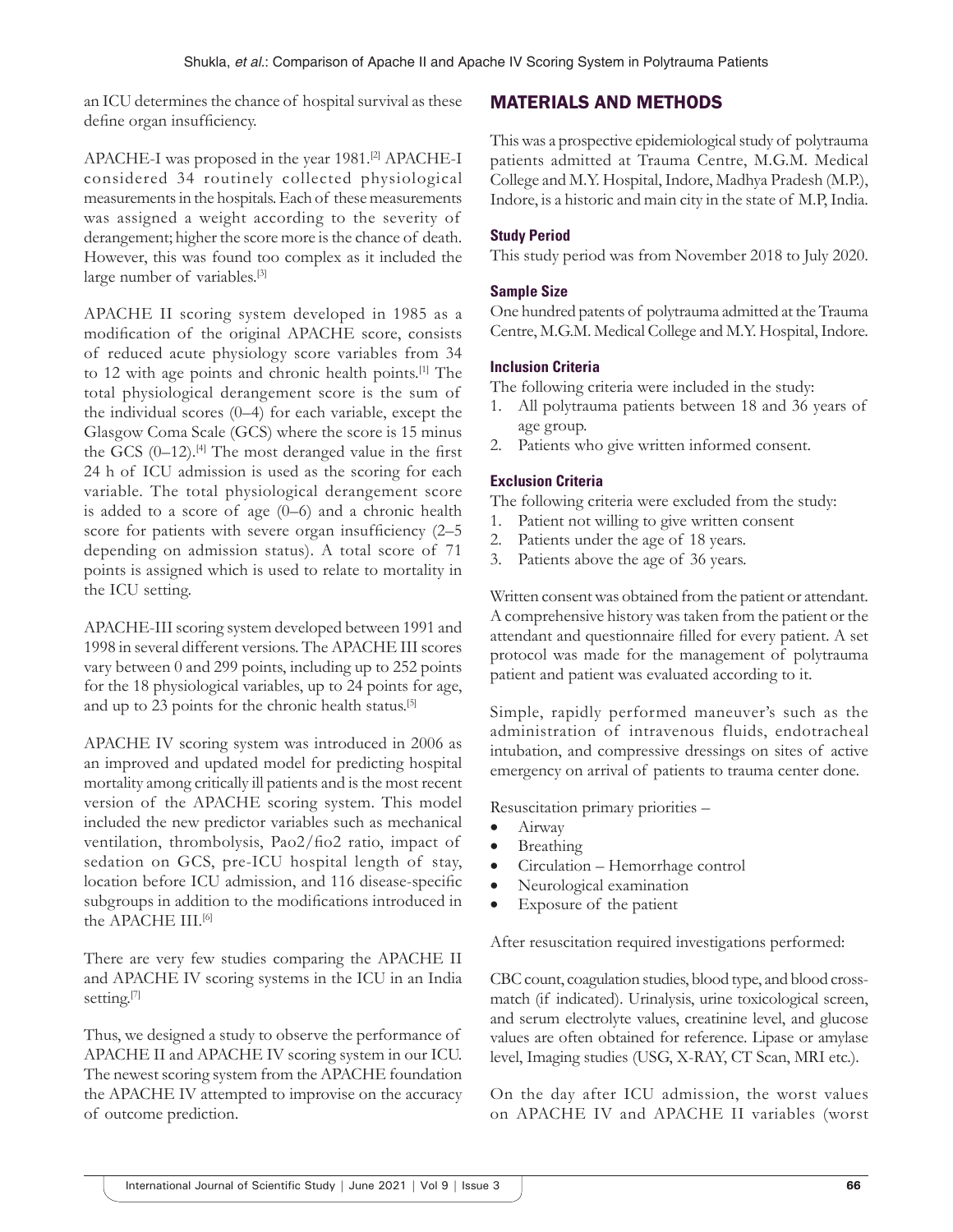measurements observed during 24 h following ICU admission) were abstracted from clinical and laboratory records and APACHE scores were calculated using an online APACHE score calculator. Observed mortality rates were compared with predicted mortality rates for both the scoring systems and standardized mortality ratios (SMR) and sensitivity and specificity were determined. APACHE-IV predicted ICU patients were compared with observed ICU LOS and days on mechanical ventilation. Statistical analysis was carried out using a software package (SPSS for Windows; version 20.0) and *P* < 0.05 was considered statistically significant.

#### RESULTS

There were 15.0% of patients in the age group of 18–20 years, 40.0% of patients were in the age group of 21–30 years, and 45.0% of patients were in the age group of 31–36 years. Male patients were relatively younger with a mean age of 28.835  $\pm$  5.829 years compared to 31.6  $\pm$ 5.527 years for female. In 24.0% of patients, the diagnosis was blunt trauma abdomen, in 32.0% of patients, it was penetrating injury, and in 44.0% of patients, the diagnosis was polytrauma. About 50% of patients were managed conservatively. In 50% of patient's, surgical management was done, in 44.0% of patients, exploratory laparotomy was done, in 3.0% of patients, craniectomy was done, in 3.0% of patients, craniotomy was done. In 19.0% of patients, there was requirement of mechanical ventilation and in 81.0% patients there was no requirement of mechanical ventilation [Table 1]. Total 100 polytrauma patients were included in my study in which 16 (16%) died and 84 (84%) were discharged [Table 2]. The poor calibration of APACHE II compared to APACHE IV in our study is also reflected by the SMR calculated using these scores. The SMR as per APACHE II was 0.84 and as per APACHE IV was 0.94. The case distribution of APACHE II and APACHE IV scoring system is discussed in Tables 3 and 4 respectively.

| Table 1: Outcome data               |                          |            |    |                                               |
|-------------------------------------|--------------------------|------------|----|-----------------------------------------------|
|                                     |                          |            |    | Patients no. Mean days Survivor Non- survivor |
| <b>ICU LOS</b>                      | 100.                     | 8.17±4.441 | 84 | 16                                            |
| Ventilator days                     | 19 out of 100 3.211±1.96 |            |    |                                               |
| Ventilator-free<br>days of survivor | 5 out of 19 9.4 ± 2.074  |            | 5  | 14                                            |

| <b>Table 2: Final outcome</b> |               |            |  |
|-------------------------------|---------------|------------|--|
| <b>Final outcome</b>          | <b>Number</b> | Percentage |  |
| Death                         | 16            | 16.0       |  |
| Discharge                     | 84            | 84 0       |  |
| Total                         | 100           | 100.0      |  |

# RECEIVER OPERATOR CHARACTERISTIC (ROC) CURVE ANALYSIS

#### **Association between APACHE II and APACHE IV Using the Cutoff Generated by ROC Curves**

ICU scoring systems were introduced many years ago with the goal of using physiologic data available at ICU admission to predict individual patient outcomes. Although these predictions have little utility for managing individual patients, they provide a mechanism to assess ICU performance by comparing actual outcomes in a given population to the outcomes observed in the reference population used to develop the prediction algorithms.[8]

Male patients were relatively younger with a mean age of 28.835  $\pm$  5.829 years compared to 31.6  $\pm$  5.527 years for female.

The mean APACHE II scores in our patients were 6.16  $\pm$  7.07 (mean) [Table 5]. The non-survivors had a higher APACHE II score compared to survivors (3.583 vs. 19.688). APACHE II scores observed in our study were comparable to the values obtained from other studies by Parajuli *et al*. [9] (mean ± SD) score of 18.26 ± 7.4, 16.39 ± 6.82, and 22.08  $\pm$  7.18 (survivors vs. non-survivors) and by Lee *et al.*<sup>[10]</sup> (mean  $\pm$  SD) score of 16.9  $\pm$  6.8 with 16.6  $\pm$  6.6 for survivors and 26.1  $\pm$  6.9 for non-survivors. The higher APACHE II scores indicate the increasing acuity of illness in the unit over the past decade.<sup>[11]</sup>

The mean APACHE IV score in our patients was 42.79  $\pm$  24.77 (mean  $\pm$  SD) [Table 5]. Our study results of

| Table 3: Case distribution as per APACHE II scores |                 |
|----------------------------------------------------|-----------------|
| <b>APACHE II score</b>                             | No. of patients |
| $0 - 5$                                            | 66              |
| $6 - 10$                                           | 13              |
| $11 - 15$                                          | 8               |
| $16 - 20$                                          | 4               |
| $21 - 25$                                          |                 |
| $26 - 30$                                          | 2               |

|        | Table 4: Case distribution as per APACHE IV |  |
|--------|---------------------------------------------|--|
| scores |                                             |  |

| <b>APACHE IV score</b> | No. of patients |
|------------------------|-----------------|
| $0 - 20$               | 3               |
| $21 - 30$              | 36              |
| $31 - 40$              | 29              |
| $41 - 50$              | 11              |
| $51 - 60$              | 5               |
| $61 - 70$              | 4               |
| $71 - 80$              | 2               |
| $81 - 90$              | 2               |
| $91 - 100$             | 2               |
| $101 - 110$            | 3               |
| $111 - 120$            | 2               |
| $121 - 130$            | 1               |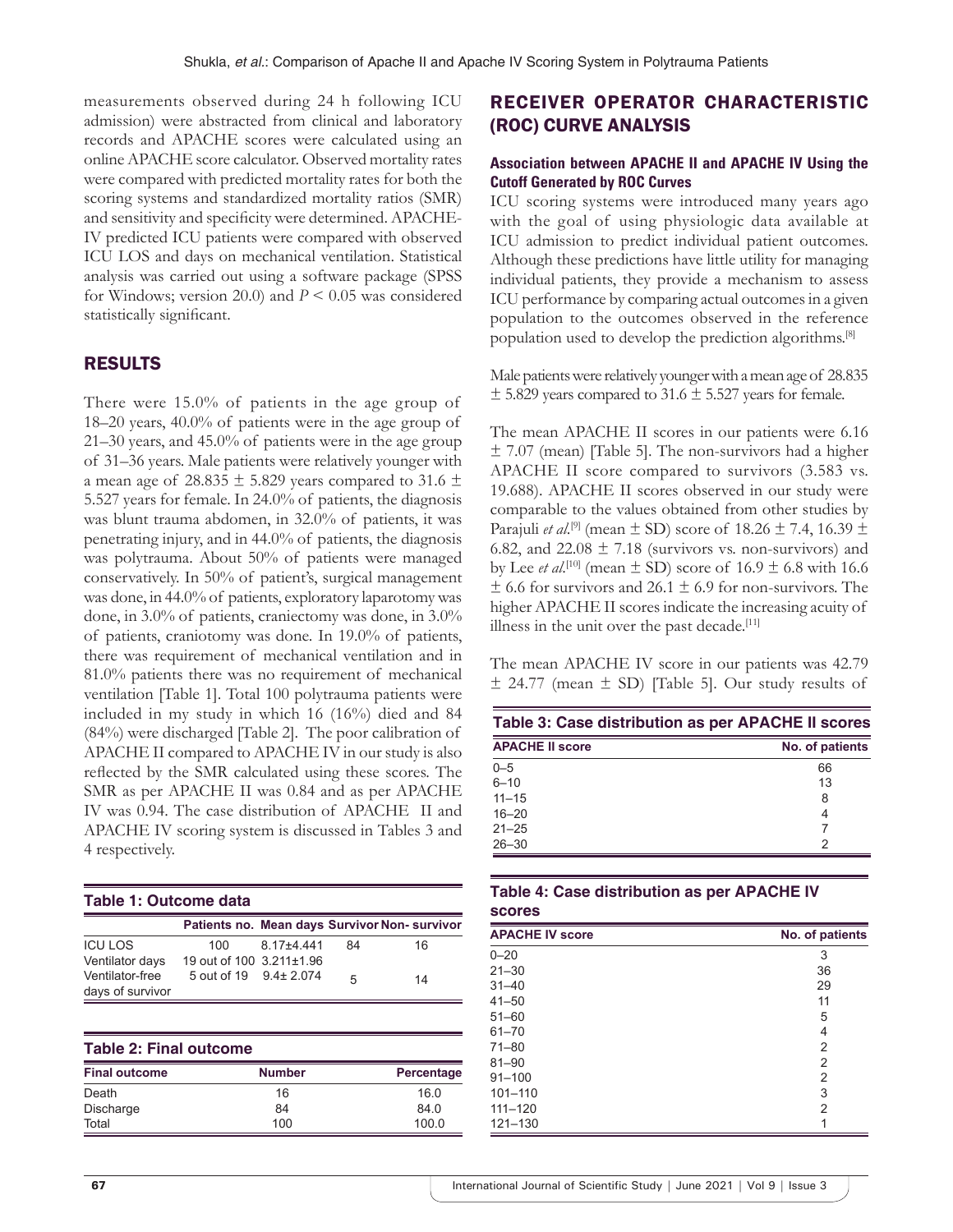APACHE IV scores among survivors and non-survivors (mean) [Table 6] (33.643 vs. 90.812) were similar to APACHE IV scores reported by Lee *et al*. [10] (mean ± SD)  $(49 \pm 22.2 \text{ vs. } 77.1 \pm 22.2)$  (survivors vs. non-survivors). However, Ayazoglu<sup>[12]</sup> reported a higher APACHE IV scores among survivors and non-survivors (mean  $\pm$  SD)  $(79.9 \pm 11.6 \text{ vs. } 105.4 \pm 14.9)$ . Our ICU population is of polytrauma patients (surgical) and those of Lee *et al*. [10] were also exclusively surgical while of Ayazoglu were patients with stroke (medical). This difference in case mix explains the difference in scores observed in these units.

The discrimination of APACHE II as determined by AUC in our study was 0.987 (0.941–0.999: 95% confidence interval [CI]) [Table 7], which was almost similar to the AUC observed by Parajuli *et al*. [9] (AUC – 0.73). Discrimination of scoring systems changes when it is applied on different patient populations. This explains the varying AUC observed in the previous studies.[10,12,13] Our study population contained polytrauma surgical patients. Ayazoglu<sup>[12]</sup> had AUC – 0.98 on stroke patients while Lee *et al*.<sup>[10]</sup> and Brinkman et al.<sup>[13]</sup> obtained and AUC of 0.85 and 0.84 on post-operative patients and surgical patients, respectively. Discrimination of a scoring system also changes overtime.

The AUC for APACHE IV in our study was found to be 0.994 (0.953–1.000: 95% CI) [Table 8] indicating a better discriminating ability compared to APACHE II. Similar results were observed by Parajuli *et al*. [9] and Brinkman et al.<sup>[13]</sup> However, studies by Lee et al.<sup>[10]</sup> and Ayazoglu<sup>[12]</sup> found that APACHE II had a better discriminative power compared to APACHE IV [Table 9] in the original internal validation study for APACHE IV done by Zimmerman *et al*. [2] in the USA population, the discrimination was found to be very good with AUC of 0.880.

#### **Table 5: Mean and standard deviations of various parameters**

| <b>Parameter</b>                                             | No. | Mean±SD                                | Range |
|--------------------------------------------------------------|-----|----------------------------------------|-------|
| <b>APACHE II score</b>                                       |     | $100 \quad 6.16 \pm 7.07 \quad 0 - 26$ |       |
| Predictive mortality using APACHE II                         |     | 100 4.07±5.83 0.5-27.9                 |       |
| apache iv score                                              |     | 100 42.79±24.77 18-125                 |       |
| Predictive mortality using APACHE IV 100 7.87±14.34 0.3-72.2 |     |                                        |       |

#### **Table 6: Difference in APACHE II and IV scores between survivors and non-survivors**

| <b>Survivor/Non-survivor</b> | <b>Mean values</b>             |  |  |
|------------------------------|--------------------------------|--|--|
|                              | Mean values of APACHE II score |  |  |
| Survivor                     | $3.583 \pm 3.581$              |  |  |
| Non-survivor                 | 19.688±5.16                    |  |  |
|                              | Mean values of APACHE IV score |  |  |
| Survivor                     | 33.643±10.96                   |  |  |
| Non-survivor                 | 90.812±21.361                  |  |  |

The AUC is 0.987 which shows that APACHE II is having outstanding discrimination for diagnosis of dead/ discharge in patients with trauma. The cutoff value obtained is >12. If the APACHE II score is more than 12, then the likelihood of the patient dying is very high and if the score is ≤12, the likelihood of being discharged is very high. At this cutoff value, the sensitivity of APACHE II is 93.75% and specificity is 97.62%. The study by Ayazoglu *et al*. had AUC of 0.98 which was higher than all other reported literature.<sup>[12]</sup> This was likely due to the homogenous population of only stroke patients included in their study.

The AUC is 0.994 which shows that APACHE IV is having outstanding discrimination for diagnosis of dead/discharge in patients with trauma. The cutoff value obtained is >54. If the APACHE IV score is more than 54, then the likelihood of the patient dying is very high and if the score is ≤54, the likelihood of being discharged is very high. At

**Table 7: ROC between APACHE II score and actual outcome (dead/discharge)**



| Variable                             | APACHE 2 SCORE    |
|--------------------------------------|-------------------|
| Classification variable              | <b>OUTCOME NO</b> |
| Sample size                          | 100               |
| Positive group <sup>a</sup>          | 16 (16.00%)       |
| Negative group <sup>b</sup>          | 84 (84.00%)       |
| <sup>a</sup> OUTCOME NO = 1          |                   |
| <b>POUTCOME NO = 0</b>               |                   |
| Disease prevalence (%)               | Unknown           |
| Area under the ROC curve (AUC)       |                   |
| Area under the ROC curve (AUC)       | 0.987             |
| Standard errorª                      | 0.0107            |
| 95% confidence interval <sup>ь</sup> | $0.941 - 0.999$   |
| Z statistic                          | 45.445            |
| Significance level $P$ (area=0.5)    | <b>≮0.0001</b>    |
| ªDeLong <i>et al</i> ., 1988         |                   |
| <sup>b</sup> Binomial exact          |                   |
| Youden index                         |                   |
| Youden index J                       | 0.9137            |
| Associated criterion                 | >12               |
| Sensitivity                          | 93.75             |
| Specificity                          | 97.62             |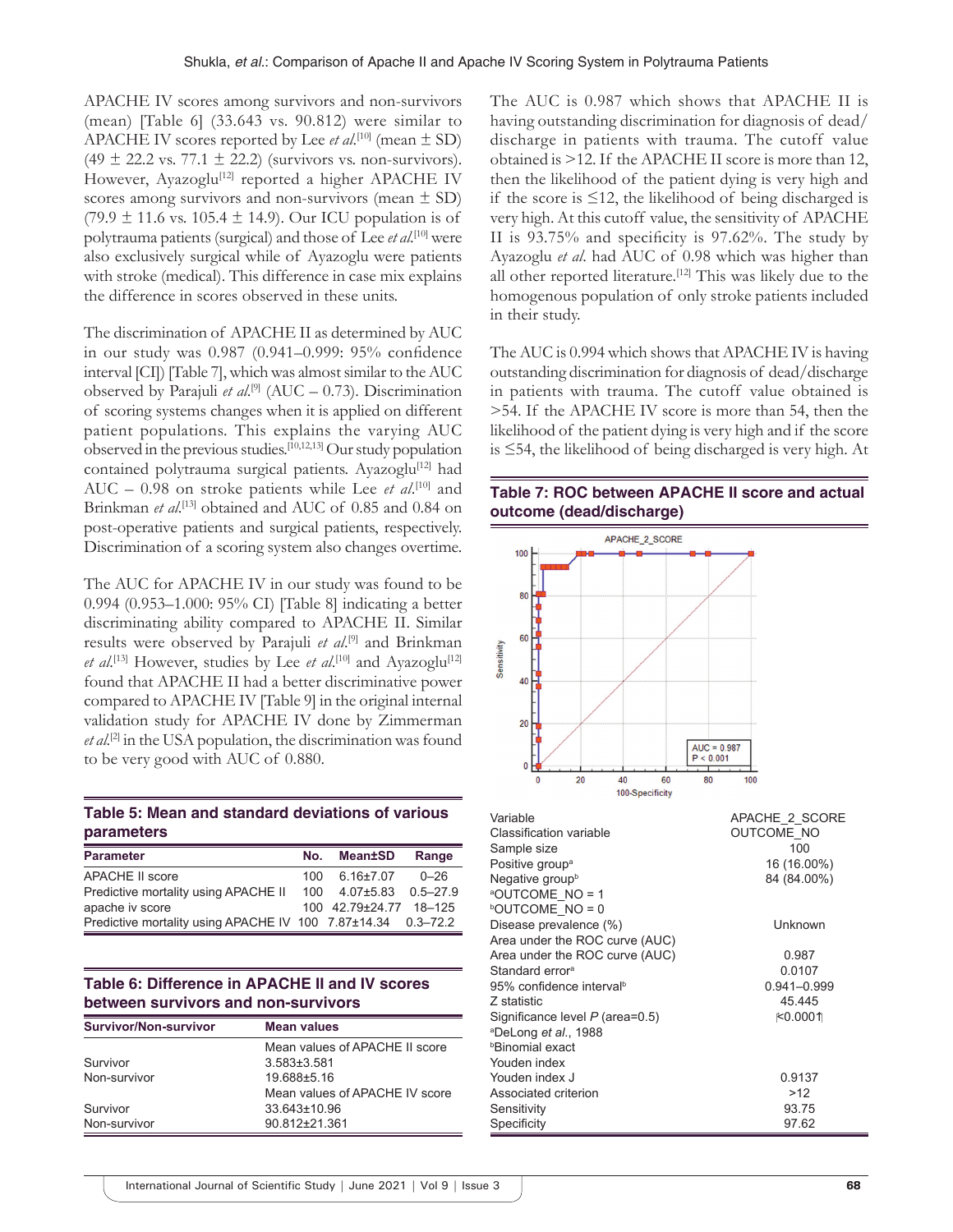#### **Table 8: ROC between APACHE IV score and actual outcome (dead/discharge)**



| Variable                             | APACHE 4 SCORE |
|--------------------------------------|----------------|
| Classification variable              | OUTCOME NO     |
| Sample size                          | 100            |
| Positive group <sup>a</sup>          | 16 (16.00%)    |
| Negative group <sup>b</sup>          | 84 (84.00%)    |
| <b>AOUTCOME NO=1</b>                 |                |
| <b>POUTCOME NO=0</b>                 |                |
| Disease prevalence (%)               | Unknown        |
| Area under the ROC curve (AUC)       |                |
| Area under the ROC curve (AUC)       | 0.994          |
| Standard Error <sup>a</sup>          | 0.00474        |
| 95% Confidence interval <sup>b</sup> | 0.953-1.000    |
| Z statistic                          | 104.229        |
| Significance level P (area=0.5)      | i≍0.00011      |
| <sup>a</sup> DeLong et al., 1988     |                |
| <b><i><b>Binomial</b></i></b> exact  |                |
| Youden index                         |                |
| Youden index J                       | 0.9643         |
| Associated criterion                 | >54            |
| Sensitivity                          | 100.00         |
| Specificity                          | 96.43          |

this cutoff value, the sensitivity of APACHE IV is 100.00% and specificity is 96.43%. Result of study for APACHE IV done by Zimmerman *et al*. with AUC of 0.880.[2]

We observed that the APACHE IV model better predicted mortality than APACHE II scoring system in our ICU. The reason could probably be the consideration of mechanical ventilation support, patient source before ICU admission, and specific reason for ICU admission included in the APACHE IV model.

In our study, the cutoff point with best Youden index for APACHE II was 12 and APACHE IV was 54. Hence, mortality of patients was significantly high when APACHE II score was ≥12 and APACHE IV score ≥54 [Tables 10 and 11].

The poor calibration of APACHE II compared to APACHE IV in our study is also reflected by the SMR

#### **Table 9: Comparison of discrimination between APACHE II and APACHE IV in various studies**

|                 | <b>APACHE II</b> | <b>APACHE IV</b> |
|-----------------|------------------|------------------|
| Our study       | 0.987            | 0.994            |
| Parajuli et al. | 0.73             | 0.79             |
| Brinkman et al. | 0.84             | 0.87             |
| Lee et al.      | 0.85             | 0.8              |
| Ayazoglu et al. | 0.98             | 0.93             |

**Table 10: Sensitivity, specificity, positive predictive value, negative predictive value, and diagnostic accuracy of APACHE II against APACHE IV score in the diagnosis of dead/discharge (considering here APACHE IV as the gold standard)**

| <b>APACHE-II</b>                                                                                                                                                                                                                                     | <b>APACHE-IV</b> |                            |              |
|------------------------------------------------------------------------------------------------------------------------------------------------------------------------------------------------------------------------------------------------------|------------------|----------------------------|--------------|
|                                                                                                                                                                                                                                                      |                  | Dead (>54) Discharge (≤54) | <b>Total</b> |
| Dead (>12)                                                                                                                                                                                                                                           | 17               | 0                          | 17           |
| Discharge (≤12)                                                                                                                                                                                                                                      | 2                | 81                         | 83           |
| Total                                                                                                                                                                                                                                                | 19               | 81                         | 100          |
| The above table shows the sensitivity, specificity, positive predictive                                                                                                                                                                              |                  |                            |              |
| value, negative predictive value, and diagnostic accuracy of<br>APACHE II against APACHE IV.<br>For this analysis, we have considered APACHE IV as the gold<br>standard.<br>Sensitivity, specificity, positive predictive value, negative predictive |                  |                            |              |
| value, and diagnostic accuracy of APACHE II is:                                                                                                                                                                                                      |                  |                            |              |
| Sensitivity                                                                                                                                                                                                                                          |                  | 89.47%                     |              |
| Specificity                                                                                                                                                                                                                                          | 100.00%          |                            |              |
| Positive predictive value                                                                                                                                                                                                                            |                  | 100.00%                    |              |
| Negative predictive                                                                                                                                                                                                                                  |                  | 97.59%                     |              |
| value                                                                                                                                                                                                                                                |                  |                            |              |
| Diagnostic accuracy                                                                                                                                                                                                                                  |                  | 98.00%                     |              |

#### **Table 11: Sensitivity, specificity, positive predictive value, negative predictive value, and diagnostic accuracy of APACHE IV against APACHE II score in the diagnosis of dead/ discharge (considering here APACHE II as the gold standard)**

| <b>APACHE-IV</b>                                                                                                                                                                                                                                                                                                                                                                          | <b>APACHE-II</b> |                            |              |
|-------------------------------------------------------------------------------------------------------------------------------------------------------------------------------------------------------------------------------------------------------------------------------------------------------------------------------------------------------------------------------------------|------------------|----------------------------|--------------|
|                                                                                                                                                                                                                                                                                                                                                                                           |                  | Dead (>12) Discharge (≤12) | <b>Total</b> |
| Dead (>54)                                                                                                                                                                                                                                                                                                                                                                                | 17               | 2                          | 19           |
| Discharge (≤54)                                                                                                                                                                                                                                                                                                                                                                           | 0                | 81                         | 81           |
| Total                                                                                                                                                                                                                                                                                                                                                                                     | 17               | 83                         | 100          |
| The above table shows the sensitivity, specificity, positive predictive<br>value, negative predictive value, and diagnostic accuracy of<br><b>APACHE IV against APACHE II.</b><br>For this analysis, we have considered APACHE II as the gold<br>standard.<br>Sensitivity, specificity, positive predictive value, negative predictive<br>value, and diagnostic accuracy of APACHE IV is: |                  |                            |              |
| Sensitivity                                                                                                                                                                                                                                                                                                                                                                               |                  | 100.00%                    |              |
| Specificity                                                                                                                                                                                                                                                                                                                                                                               |                  | 97.59%                     |              |
| Positive predictive value                                                                                                                                                                                                                                                                                                                                                                 |                  | 89.47%                     |              |
| Negative predictive value                                                                                                                                                                                                                                                                                                                                                                 |                  | 100.00%                    |              |
| Diagnostic accuracy                                                                                                                                                                                                                                                                                                                                                                       |                  | 98.00%                     |              |

calculated using these scores. The SMR as per APACHE II was 0.84 and as per APACHE IV was 0.94. Both the